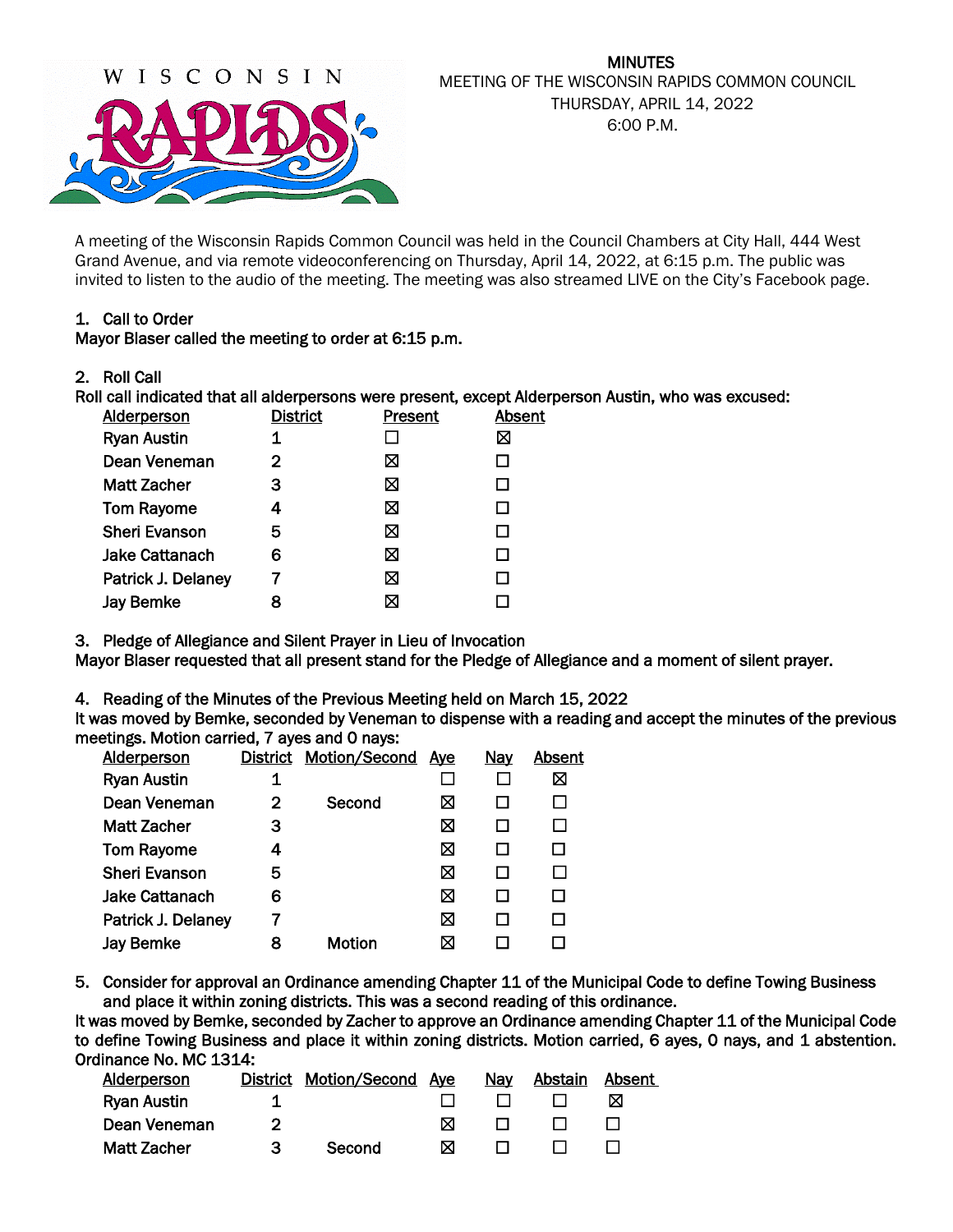| Tom Rayome            |   |               | ⋈ |   |  |
|-----------------------|---|---------------|---|---|--|
| <b>Sheri Evanson</b>  | 5 |               | ⋈ |   |  |
| <b>Jake Cattanach</b> | 6 |               |   | ⋈ |  |
| Patrick J. Delaney    |   |               | ⋈ |   |  |
| <b>Jay Bemke</b>      |   | <b>Motion</b> | M |   |  |

6. Consider for approval the Transportation Utility Ordinance. This was a second reading of this ordinance. It was moved by Veneman, seconded by Zacher to approve the Transportation Utility Ordinance. Motion carried, 7 ayes and 0 nays. Ordinance No. MC 1315:

| Alderperson           |   | District Motion/Second | Aye | <b>Nay</b> | Absent |
|-----------------------|---|------------------------|-----|------------|--------|
| <b>Ryan Austin</b>    | 1 |                        |     |            | ⊠      |
| Dean Veneman          | 2 | Motion                 | ⋈   |            |        |
| <b>Matt Zacher</b>    | 3 | Second                 | ⋈   |            |        |
| <b>Tom Rayome</b>     | 4 |                        | ⋈   |            | ⊠      |
| <b>Sheri Evanson</b>  | 5 |                        | ⊠   |            |        |
| <b>Jake Cattanach</b> | 6 |                        | ⊠   |            |        |
| Patrick J. Delaney    |   |                        | ⊠   |            |        |
| Jay Bemke             |   |                        |     |            |        |
|                       |   |                        |     |            |        |

### 7. Consider for Adoption the Actions of the Planning Commission at its meeting held on April 4, 2022:

Date of Meeting: April 4, 2022

Reported to Council: April 14, 2022

The Planning Commission met at 4:00 p.m. on April 4, 2022 in the City of Wisconsin Rapids Council Chambers, 444 West Grand Avenue, and via remote audioconferencing. Members present included Lee Thao, Eric Daven, Ryan Austin (acting chair), and Ben Goodreau; Susan Feith and Shane Burkart attended remotely. Shane Blaser was excused. Also present were Kyle Kearns, Carrie Edmondson, Chris Steckbauer, Bert Steckbauer, and Chad Wirl.

The meeting was called to order at 4:00 p.m.

1. Approval of the reports from the March 7, 2022 Plan Commission meeting

Motion by Feith to approve the reports from the March 7 Plan Commission meeting; second Thao. Motion carried (5 – 0)

2. Vandewalle & Associates – Wisconsin Rapids Recovery & Redevelopment Plan Update

Community Development Director Kyle Kearns provided the most recent update regarding the special Common Council and Plan Commission meeting on May 10<sup>th</sup> at 5:00 p.m. at the Aquatic Center. A public meeting is also tentatively scheduled for a date later in May.

Shane Burkart joined the meeting

3. Phillip M Dachel; Extraterritorial CSM - request for Certified Survey Map approval for the creation of 1 lot, which is under 5 acres, within the Town of Rudolph. The subject property is west of 3<sup>rd</sup> Avenue, and north of Oak Road (Parcel ID 1700425).

Kyle Kearns provided an overview of Agenda items 3 and 4, recommending approvals.

Motion by Daven to accept the request for Certified Survey Map for the creation of 1 lot, which is under 5 acres, within the Town of Rudolph, subject property being west of 3<sup>rd</sup> Avenue, and north of Oak Road (Parcel ID 1700425); second by Thao. Motion carried  $(6 - 0)$ 

4. James Walloch; Extraterritorial CSM – request for Certified Map approval for the creation of 2 lots, one of which is under 5 acres, within the Town of Rudolph. The subject property is east of 6<sup>th</sup> Avenue, and north of Pine Road (Parcel ID 1700375).

Motion by Goodreau to accept the request for Certified Map approval for the creation of 2 lots, one of which is under 5 acres, within the Town of Rudolph, the subject property being east of 6<sup>th</sup> Avenue, and north of Pine Road (Parcel ID 1700375); second by Austin. Motion carried (6 - 0)

5. PLAN-22-000184; Chad Wirl – request for a site plan review to construct an accessory structure at 850 Rosecrans Street (Parcel ID 3401550)

Associate Planner Carrie Edmondson provided a review of PLAN-22-000184, recommending approval with the conditions outlined in the staff report.

Commissioner Goodreau asked the Mr. Wirl about the fence line to which the applicant responded. Chad Wirl requested that the conditions c, f and g be removed from staff report. Eric Daven inquired about lighting on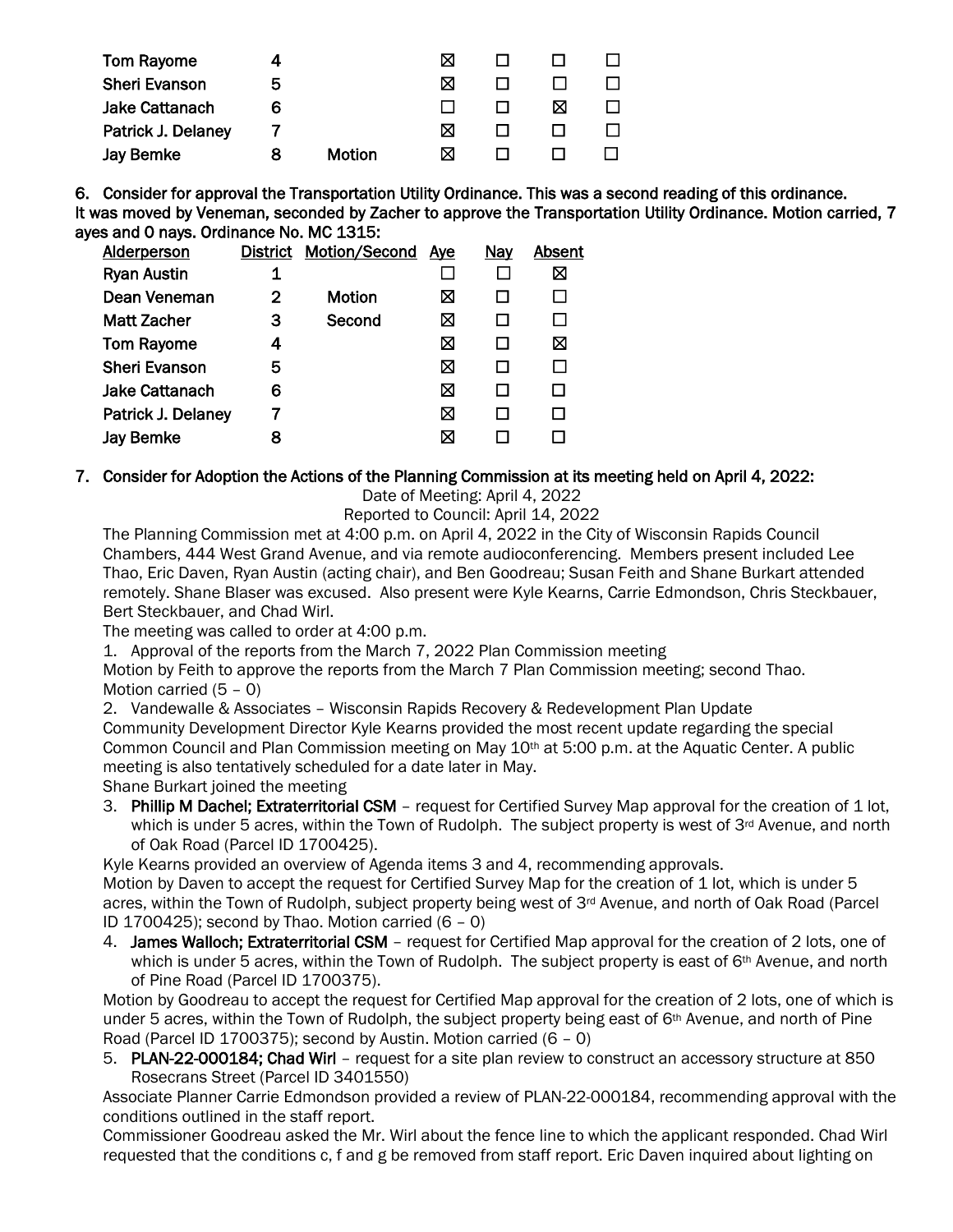the property, to which both Mr. Wirl and Kyle Kearns responded. Mr. Kearns and Commissioner Thao also addressed the applicant's concerns regarding the conditions of approval.

Motion by Austin to approve the PLAN-22-000184; Chad Wirl – request for a site plan review to construct an accessory structure at 850 Rosecrans Street (Parcel ID 3401550), subject to the following conditions:

- a) The exterior materials of the building shall match the design and color of the principal building.
- b) The applicant would be required to install a paved driveway to access the accessory structure.
- c) Light from the business shall not exceed 0.1 foot-candles at neighboring property lines to the north and west and 0.2 footcandles at properties to the south.
- d) Applicable permits through the City shall be obtained, including those applicable for fences and asphalt.
- e) This approval is contingent upon a Zoning Board of Appeals variance(s) approval.
- f) A building permit may be obtained only for a structure that matches the dimensions as specified on the plans submitted with this application.

g) Community development staff shall have the authority to approve minor modifications to the plans. Second by Goodreau. Motion carried (6 – 0)

6. PLAN-22-000198; C & C Steckbauer LLC. – request for an architectural review to perform façade improvements to the building at 150 2<sup>nd</sup> Street North (Parcel ID 3408114), which falls within the Downtown Design Overlay District.

Kyle Kearns provided a synopsis of the request, recommending approval with the condition outlined in the staff report.

Commissioner Goodreau inquired about painting of the brick on the property and Mr. Steckbauer responded. Susan Feith asked about a viable jump exit platform to which and Mr. Kearns responded, noting that the jump platform is not part of this approval. Chris Steckbauer also provided comment.

Motion by Goodreau to approve PLAN-22-000198; C & C Steckbauer LLC. – request for an architectural review to perform façade improvements to the building at 150 2<sup>nd</sup> Street North (Parcel ID 3408114), which falls within the Downtown Design Overlay, subject to the following condition:

a) Minor modifications to the façade improvement can be approved by the Community Development Department.

Second by Thao. Motion carried (6 – 0)

7. Adjourn

Motion to adjourn by Austin, second by Goodreau. Motion carried (6 – 0). Meeting adjourned at 4:32 p.m. It was moved by Bemke, seconded by Zacher to approve and adopt the actions of the Commission. Motion carried, 7 ayes and 0 nays:

| Alderperson           | District | Motion/Second | Aye | <u>Nay</u> | Absent |
|-----------------------|----------|---------------|-----|------------|--------|
| <b>Ryan Austin</b>    |          |               |     |            | ⊠      |
| Dean Veneman          | 2        |               | ⊠   |            |        |
| <b>Matt Zacher</b>    | з        | Second        | ⊠   |            |        |
| <b>Tom Rayome</b>     | 4        |               | ⊠   |            |        |
| <b>Sheri Evanson</b>  | 5        |               | ⊠   |            |        |
| <b>Jake Cattanach</b> | 6        |               | ⊠   |            |        |
| Patrick J. Delaney    |          |               | ⊠   |            |        |
| <b>Jay Bemke</b>      | 8        | Motion        | ⋈   |            |        |
|                       |          |               |     |            |        |

#### 8. Consider for Adoption the Actions of the Standing Committees of the Common Council, as Follows: A. REPORT OF THE FINANCE AND PROPERTY COMMITTEE MEETING HELD ON APRIL 5, 2022:

Tom Rayome, Chairperson Jake Cattanach, Secretary Jay Bemke Date of Meeting: April 5, 2022 Reported to Council: April 14, 2022

The Finance and Property Committee met at 4:30 p.m. on Tuesday, April 5, 2022, in the Council Chambers at City Hall. The meeting was LIVE on Wisconsin Rapids Community Media (WRCM) Spectrum Channel 985 and Solarus Channel 3, online a[t www.wr-cm.org](http://www.wr-cm.org/) or via WRCM's Roku app and was streamed LIVE on the City of Wisconsin Rapids Facebook page.

All members of the Finance and Property Committee were present. Also in attendance were Alderperson Veneman, Sue Schill, Interim Fire Chief Eckes, Kyle Kearns, Jake Klingforth, Tyler Mickelson and Tim Desorcy. A list of others in attendance is on file in the clerk's office.

1. Call to Order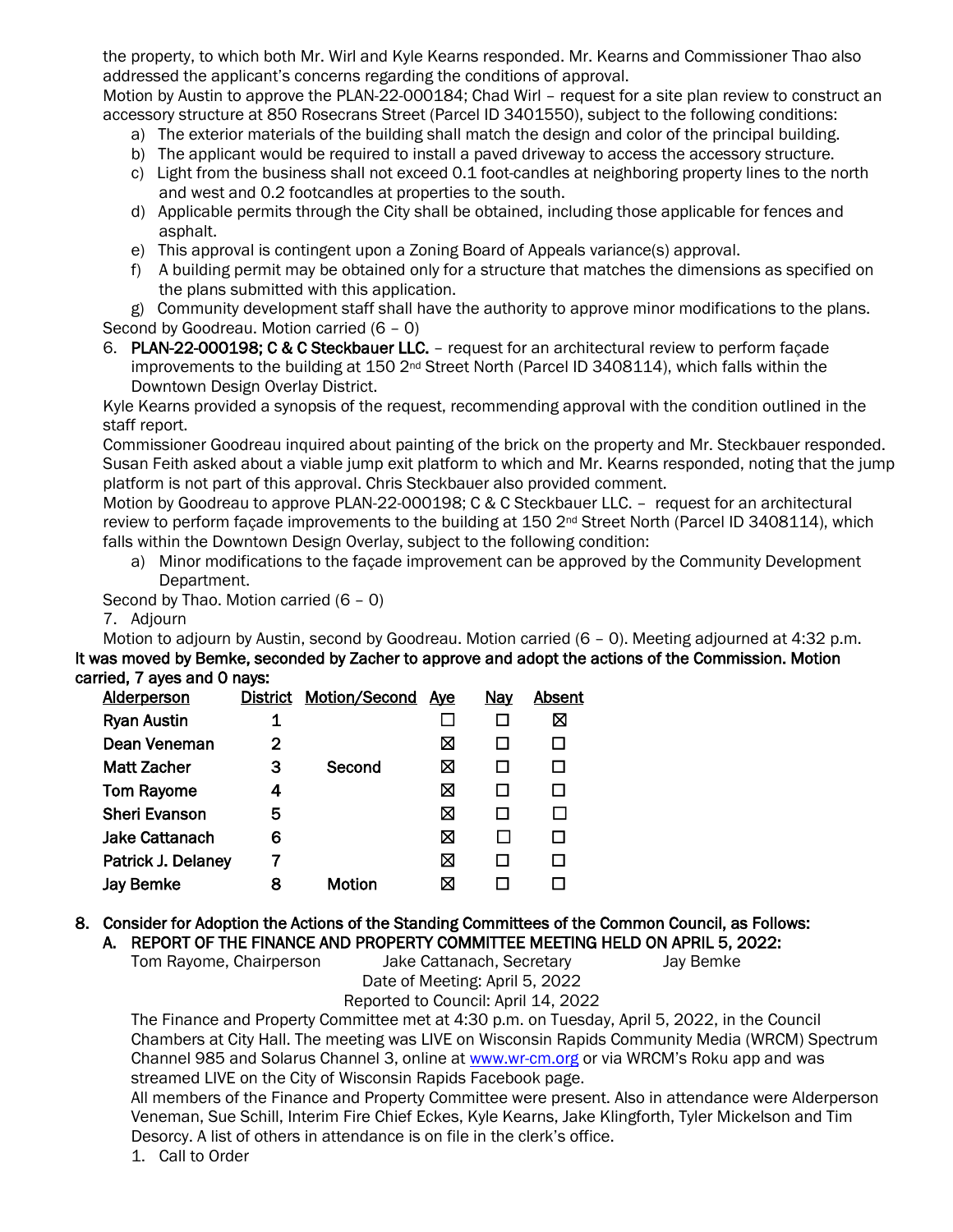Chairperson Rayome called the meeting to order at 4:31 p.m.

2. Consider a request from the Fire Department to apply for a grant to purchase two LUCAS devices through the Aspirus Foundation. (A LUCAS device is a mechanical CPR machine)

It was moved by Bemke, seconded by Rayome, to approve the application for a grant to purchase two LUCAS devices through the Aspirus Foundation for \$34,521.22. Motion carried 3-0.

3. Consider a request from the Park and Building Supervisor to replace the humidifier at City Hall It was moved by Cattanach, seconded by Rayome, to accept a bid from Tri City Services for replacement of the humidifier at City Hall for \$14,599. Motion carried 3-0.

4. Consider a request from the Park and Building Supervisor to remove all the windows at the Centralia Center and reinsulate around the windows

It was moved by Cattanach, seconded by Bemke, to accept the proposal in the amount of \$16,906 from K&W Glass to remove and reinsulate the Centralia Center windows. Motion carried 3-0.

5. Consider a request from Wisconsin Rapids Women's Softball Association, Jamie L. McDonald, agent, for a renewal of the 6-month Retail Class "B" Fermented Malt Beverages License from May 1, 2022, to October 31, 2022, for the premises located at Mead Field,  $311$   $17$ <sup>th</sup> Avenue South

It was moved by Bemke, seconded by Rayome, to approve a 6-month Retail Class "B" Fermented Malt Beverages License for Wisconsin Rapids Women's Softball Association, Jamie L. McDonald, agent, from May 1, 2022, to October 31, 2022, for the premises located at Mead Field, 311 17<sup>th</sup> Avenue South. Motion carried 3-0.

6. Consider for approval a Temporary Retail Class "B" Fermented Malt Beverages License for Central Wisconsin Cultural Center, 2651 Eighth Street South, for an Open Mic event to be held on Friday, April 29, 2022, from 7:00 p.m. to 10:00 p.m.

It was moved by Bemke, seconded by Rayome, to approve a Temporary Retail Class "B" Fermented Malt Beverages License for Central Wisconsin Cultural Center, 2651 Eighth Street South, for an Open Mic event to be held on Friday, April 29, 2022, from 7:00 p.m. to 10:00 p.m. Motion carried 3-0.

7. Review and consider for approval proposals for acquisition and upgrade of financial software It was moved by Cattanach, seconded by Bemke, to approve a proposal for NewRoads Public Works Management System software in the amount of \$12,000, and RT Vision software for \$4,500, with yearly maintenance fees. Motion carried 3-0.

8. Review and consider for approval 2022 Budget Amendment

It was moved by Cattanach, seconded by Bemke to approve the 2022 Budget Amendment resolution. Motion carried 3-0. Resolution No. 10 (2022)

9. Audit of the Bills

It was moved by Cattanach, seconded by Rayome to approve check numbers 11992 to 12431. Motion carried 3-0.

10. Set next meeting date

The new Committee will set a date at the reorganizational meeting of the Council.

11. Consider the sale of a vacant City-owned building located at 161 & 163 3rd Street North, Parcel IDs: 34-08156 & 3408157

In open session, it was moved by Bemke, seconded by Rayome to go into closed session under Section 19.85(1)(e) of the Wisconsin Statutes, which reads: "Deliberating or negotiating the purchasing of public properties, the investing of public funds, or conducting other specified public business, whenever competitive or bargaining reasons require a closed session".

Roll call vote was taken. All members voted in the affirmative. Motion carried 3-0. The Committee went into closed session.

In closed session, the committee discussed negotiations and strategy regarding the sale of the above property.

It was moved by Cattanach, seconded by Bemke to return to open session. Motion carried 3-0. The Committee returned to open session.

It was moved by Cattanach, seconded by Bemke to sell the vacant City-owned building located at 161 & 163 3rd Street North, Parcel IDs: 34-08156 & 3408157, pursuant to the offer presented, for the amount of \$38,000, with development contingencies as outlined in the offer. Motion carried 3-0.

12. In open session, it was moved by Bemke, seconded by Cattanach to go into closed session pursuant to Section 19.85(1)(e) of the Wisconsin Statutes, which reads: "Deliberating or negotiating the purchasing of public properties, the investing of public funds, or conducting other specified public business, whenever competitive or bargaining reasons require a closed session.

Roll call vote taken. All members voted in the affirmative. Motion carried 3-0. The Committee went into closed session.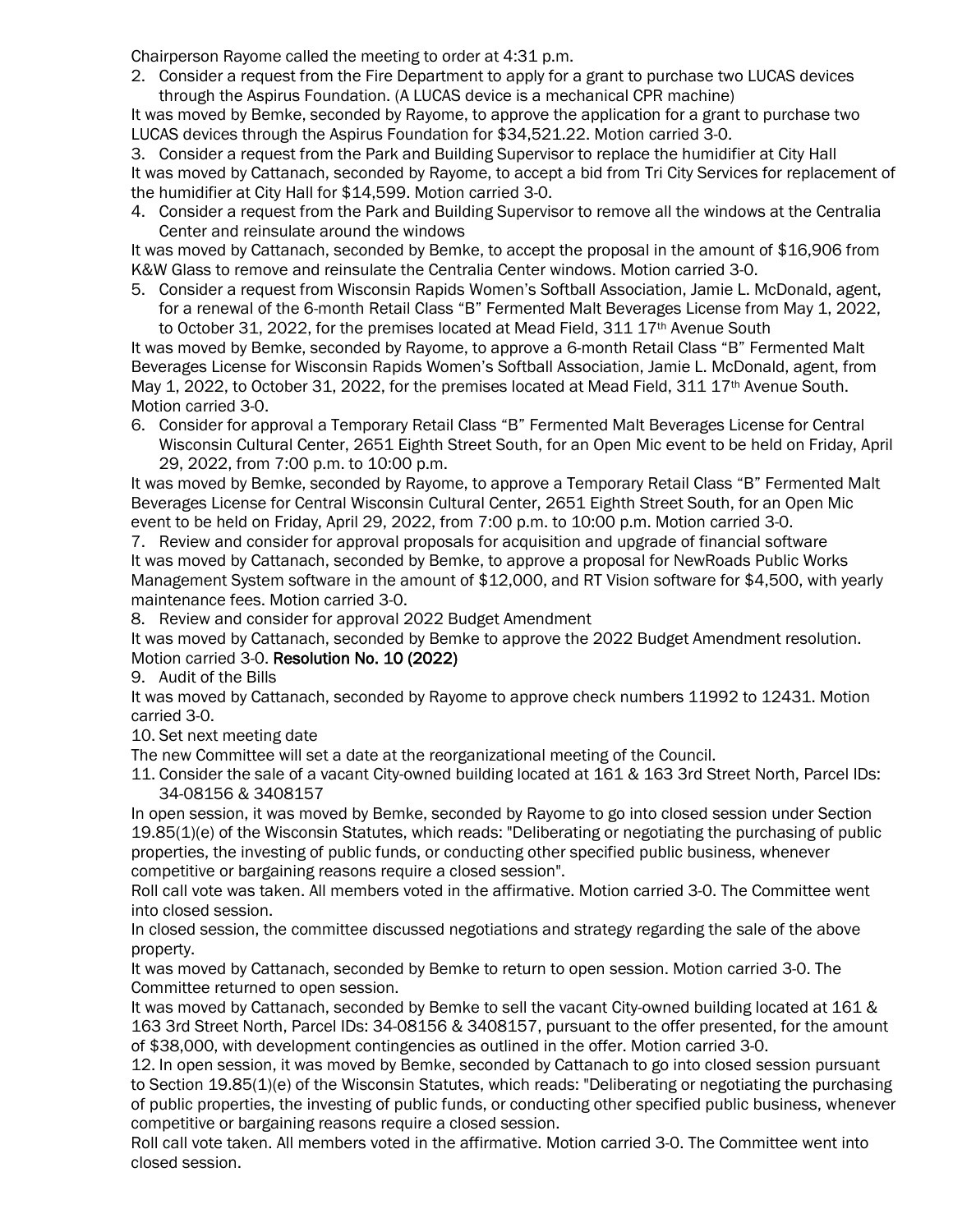In closed session, the Committee discussed a proposal for an organizational study and analysis of the police department and police chief candidate recruitment.

It was moved by Bemke, seconded by Rayome to return to open session. Motion carried 3-0. The Committee returned to open session.

It was moved by Cattanach, seconded by Bemke, to proceed with the proposal from CSS for an organizational study and analysis of the police department and police chief candidate recruitment, and the appropriation of funds to the Police and Fire Commission for the police chief candidate recruitment portion. Motion carried 3-0.

13. It was moved by Bemke, seconded by Rayome to adjourn. Motion carried 3-0. The meeting adjourned at 6:04 p.m.

It was moved by Rayome, seconded by Cattanach to approve and adopt the actions of the Committee. Motion carried, 7 ayes and 0 nays:

| <b>Alderperson</b>    | District | Motion/Second | <u>Aye</u> | <u>Nay</u>   | Absent |
|-----------------------|----------|---------------|------------|--------------|--------|
| <b>Ryan Austin</b>    | 1        |               |            |              | ⊠      |
| Dean Veneman          | 2        |               | ⊠          | $\mathbf{I}$ |        |
| Matt Zacher           | 3        |               | ⊠          |              |        |
| <b>Tom Rayome</b>     | 4        | Motion        | ⊠          |              |        |
| <b>Sheri Evanson</b>  | 5        |               | ⊠          | $\mathbf{I}$ |        |
| <b>Jake Cattanach</b> | 6        | Second        | ⊠          | $\mathbf{I}$ |        |
| Patrick J. Delaney    | 7        |               | ⊠          |              |        |
| <b>Jay Bemke</b>      | 8        |               | ⋈          |              |        |
|                       |          |               |            |              |        |

## B. REPORT OF THE PUBLIC WORKS COMMITTEE MEETING HELD ON APRIL 7, 2022:

Ryan Austin **Matt Zacher** Patrick J. Delaney Matt Zacher **Patrick J. Delaney** 

Date of Meeting: April 7, 2022

Reported to Council: April 14, 2022

The Public Works Committee met on Thursday, April 7th, 2022 in the Council Chambers at City Hall and via remote videoconference. Ryan Austin, Matt Zacher and Patrick Delaney were in attendance. Others attending are on file in the Clerk's office.

1. Call to order

The meeting was called to order at 5:04 PM.

2. Review Engineering and Street Department Activities Report.

Reports were reviewed.

3. Review and consider proposals for Environmental Services related to W. Jackson Street and 9th Avenue reconstruction projects.

Environmental service proposals were reviewed with Engineering Department's recommendation to hire Robert E. Lee based on hourly rates and past working experience with the City.

Motion by Zacher, second by Austin to approve hiring Robert E. Lee for environmental services up to \$20,000. Motion carried (3-0).

4. Review the Municipal Separate Storm Sewer System (MS4) Annual Report. Annual MS4 report was reviewed.

5. Review referral list

No items to update.

6. Adjourn

Motion by Zacher, second by Austin to adjourn at 5:25 pm. Motion carried (3-0).

It was moved by Zacher, seconded by Evanson to approve and adopt the actions of the Committee. Motion carried, 7 ayes and 0 nays:

| <b>Alderperson</b>    |   | District Motion/Second Ave |   | <b>Nay</b> | Absent |
|-----------------------|---|----------------------------|---|------------|--------|
| <b>Ryan Austin</b>    | 1 |                            |   |            | ⊠      |
| Dean Veneman          | 2 |                            | ⊠ |            |        |
| <b>Matt Zacher</b>    | 3 | Motion                     | ⋈ |            |        |
| <b>Tom Rayome</b>     |   |                            | ⋈ |            |        |
| <b>Sheri Evanson</b>  | 5 | Second                     | ⋈ |            |        |
| <b>Jake Cattanach</b> | 6 |                            | ⋈ |            |        |
|                       |   |                            |   |            |        |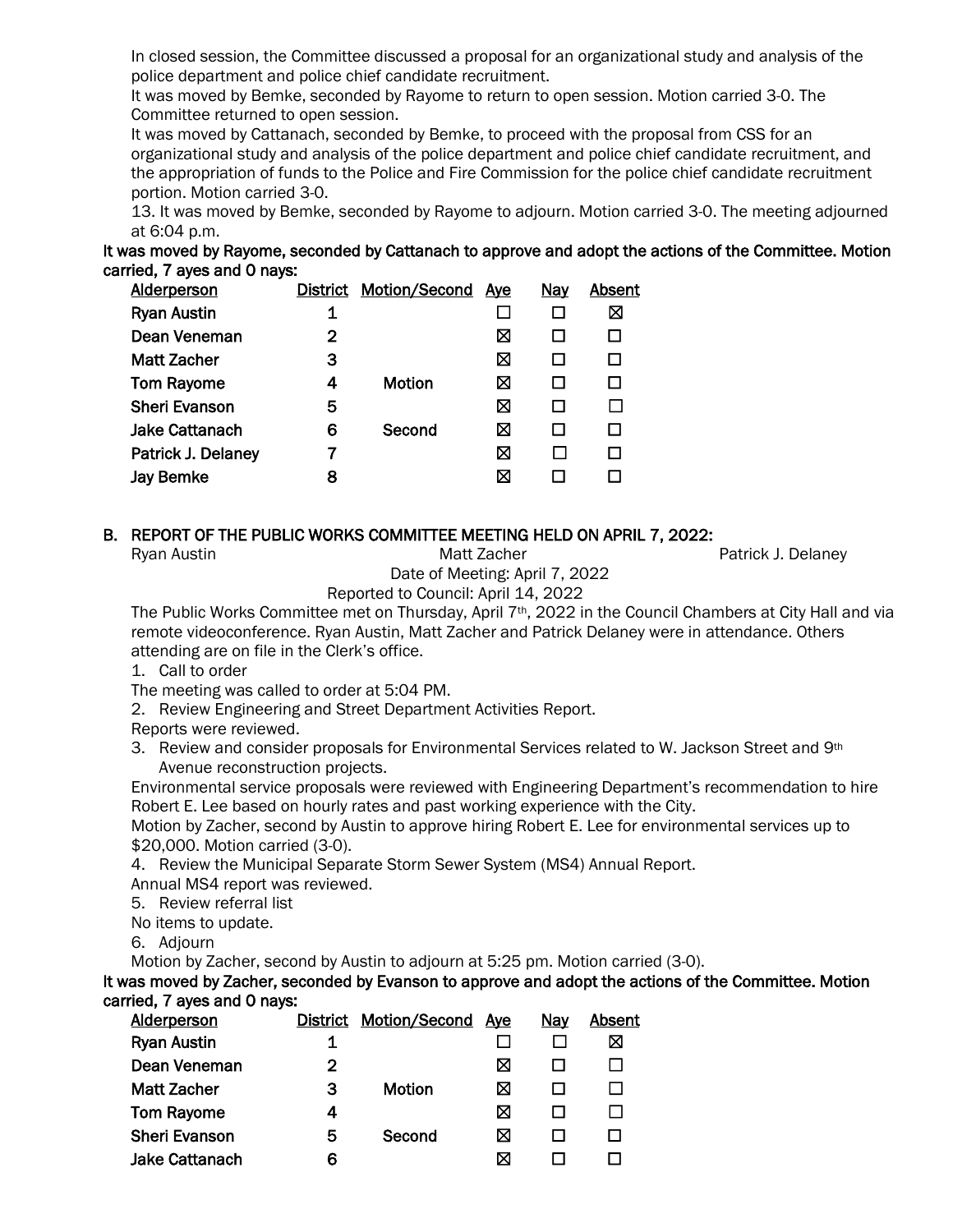| Patrick J. Delaney |  |     |
|--------------------|--|-----|
| Jay Bemke          |  | - M |

# C. REPORT OF THE HUMAN RESOURCES COMMITTEE MEETING HELD ON APRIL 14, 2022:

Jay Bemke, Chairperson Dean Veneman, Secretary Sheri Evanson Date of Meeting: April 14, 2022

Reported to Council: April 14, 2022

The Human Resources Committee held a meeting in the Council Chambers of City Hall, 444 West Grand Avenue, Wisconsin Rapids, and via remote videoconferencing, on Thursday, March 14, 2022, at 5:00 p.m. All Committee members were present. Also present were, Mayor Shane Blaser, City Attorney Sue Schill, Ryan Hartman, Jake Klingforth, and Tyler Mickelson, Dennis Polach, and Patrick Delaney. 1. Call to order

Meeting was called to order by Chairperson Bemke at 5:05 p.m.

2. Discuss and consider for approval an increase in compensation for the Wastewater Treatment Plant intern from \$14.00 t0 \$16.00 per hour.

Motion by Bemke, seconded by Veneman to approve the request for pay increase for a Wastewater Treatment Plant intern from \$14.00 to \$16.00 per hour. Motion carried 3-0.

3. Discuss and consider for approval modifications to the position descriptions for the Recreation Supervisor and Park and Recreation Coordinator.

Motion by Veneman, seconded by Bemke to approve modifications to the position descriptions for the Recreation Supervisor and Park and Recreation Coordinator, with proposed language to education requirements. Motion carried 3-0.

4. Discuss and consider for approval a 2022 general wage increase for non-represented City employees. Motion by Bemke, seconded by Veneman to approve a 3% general wage increase for non-represented City employees, retroactive to January 1, 2022. Motion carried 3-0.

5. Update on wage study.

Discussion- no action taken.

6. Discuss and consider for ratification a successor collective bargaining agreement with IAFF Local 425. Motion by Bemke, seconded by Evanson to ratify a successor collective bargaining agreement with IAFF Local 425. Motion carried 3-0.

7. Discuss and consider for ratification a successor collective bargaining agreement with WRPPA. Motion by Veneman, seconded by Evanson to ratify a successor collective bargaining agreement with WRPPA. Motion carried 3-0.

8. Adjournment.

Motion by Bemke, seconded by Veneman to adjourn. Motion carried 3-0. Meeting adjourned at 5:53 p.m. It was moved by Bemke, seconded by Zacher to approve and adopt the actions of the Committee. Motion carried, 6 aves and 1 nav:

| <b>Alderperson</b>    |   | District Motion/Second Ave |   | <u>Nay</u> | Absent |
|-----------------------|---|----------------------------|---|------------|--------|
| <b>Ryan Austin</b>    | 1 |                            |   |            | ⊠      |
| Dean Veneman          | 2 |                            | ⊠ |            |        |
| <b>Matt Zacher</b>    | З | Second                     | ⊠ |            |        |
| <b>Tom Rayome</b>     | 4 |                            | ⊠ |            |        |
| <b>Sheri Evanson</b>  | 5 |                            | ⊠ |            |        |
| <b>Jake Cattanach</b> | 6 |                            | ⊠ |            |        |
| Patrick J. Delaney    |   |                            |   | ⊠          |        |
| <b>Jay Bemke</b>      | 8 | Motion                     | ⊠ |            |        |
|                       |   |                            |   |            |        |

# 9. Reports of Other Committees, Commissions and Boards; Department Reports

- A. Wisconsin Rapids Fire Department Annual Report for 2021 and Monthly Summary for March 2022
- B. Wisconsin Rapids Housing Authority held January 26
- C. Police and Fire Commission held February 9, March 16 and March 23
- D. McMillan Memorial Library Board held February 16 and Personnel Committee held March 9
- E. South Wood County Airport Commission held March 3
- F. Water Works and Lighting Commission held March 9
- G. Wastewater Treatment Commission held March 9 and Monthly Summary for March 2022
- H. Engineering Department Monthly Summary for March 2022